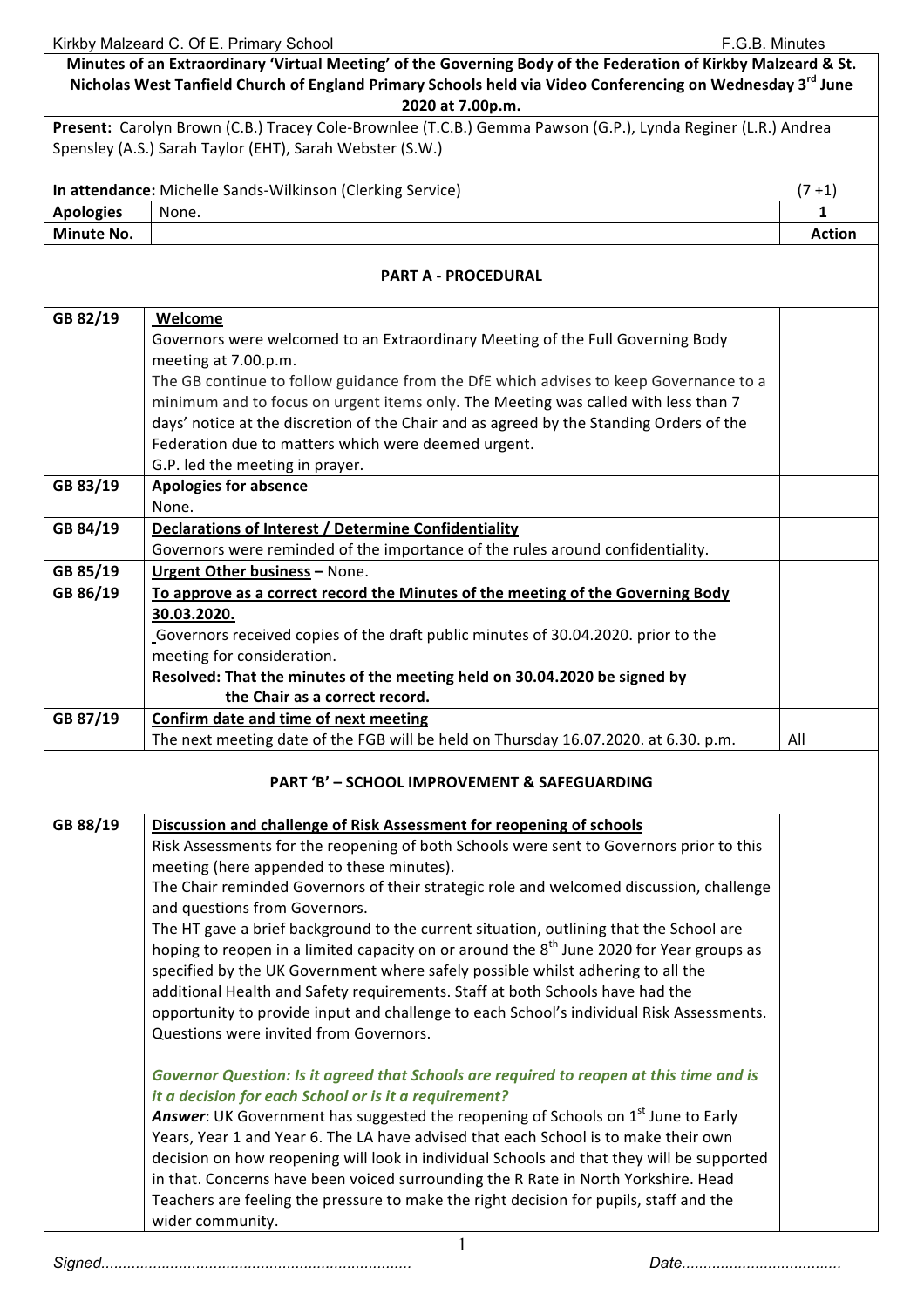| Governor Question: St. Nicholas C. of E. Primary has been closed since lockdown began,<br>are there any extra risks associated with the complete closure of the School that we<br>need to consider such as ventilation and legionnaires?<br>Answer: There is a checklist that has been provided by the LA that covers the Health and |  |
|--------------------------------------------------------------------------------------------------------------------------------------------------------------------------------------------------------------------------------------------------------------------------------------------------------------------------------------|--|
| Safety aspects of reopening Schools included within this are considerations for Fire                                                                                                                                                                                                                                                 |  |
| doors, extinguishers, alarms, asbestos, emergency lighting etc. We pay into a cleaning                                                                                                                                                                                                                                               |  |
| service which encompasses a weekly flushing of the whole system (to eliminate any<br>legionnaires concerns). The Checklist will be done at both Schools to ensure a safe                                                                                                                                                             |  |
| reopening.                                                                                                                                                                                                                                                                                                                           |  |
| Governor Question: Should the Caretaker be undertaking more cleaning at both                                                                                                                                                                                                                                                         |  |
| <b>Schools?</b>                                                                                                                                                                                                                                                                                                                      |  |
| Answer: The Caretaker has a clear job role that is dictated by the LA. Staff continue to do<br>individual deep cleans of their classrooms and workspaces.                                                                                                                                                                            |  |
| <b>Governor Question: What would happen if the Caretaker became ill?</b>                                                                                                                                                                                                                                                             |  |
| Answer: Another Caretaker would be provided by the LA as it is a traded service.                                                                                                                                                                                                                                                     |  |
| Governor Question: What would happen if the Executive Head Teacher became ill?                                                                                                                                                                                                                                                       |  |
| Answer: The Assistant Head Teacher at Kirkby Malzeard and the Senior Teacher at St.                                                                                                                                                                                                                                                  |  |
| Nicholas would step up should the E.H.T is absent.                                                                                                                                                                                                                                                                                   |  |
| <b>Governor Question: Have the AHT and Senior Teacher at both Schools been made</b>                                                                                                                                                                                                                                                  |  |
| aware that they may be required to step up their role should the E.H.T become ill?                                                                                                                                                                                                                                                   |  |
| Answer: Not yet, however they have been very involved throughout the lockdown                                                                                                                                                                                                                                                        |  |
| period and meetings have been held with the senior members and (G.P.) as the staff                                                                                                                                                                                                                                                   |  |
| Governor. The team have been working closely throughout.                                                                                                                                                                                                                                                                             |  |
| Governor Question: Would it be a good idea to stagger reopening of the Schools to                                                                                                                                                                                                                                                    |  |
| ensure that the E.H.T is on site?                                                                                                                                                                                                                                                                                                    |  |
| Answer: Yes, this is something we have considered.                                                                                                                                                                                                                                                                                   |  |
| Governor Question: Would you like Governors to be present at School for the<br>reopening?                                                                                                                                                                                                                                            |  |
| Answer: No, there is to be no additional people on the School premises.                                                                                                                                                                                                                                                              |  |
| <b>Governor Question: What will happen with the School meals, Fruit snacks and Milk?</b>                                                                                                                                                                                                                                             |  |
| Answer: At present the fruit service has been halted. The School caterer will be providing                                                                                                                                                                                                                                           |  |
| packed meals which will be delivered to each classroom door so the Children can have<br>lunch in their "bubbles".                                                                                                                                                                                                                    |  |
| Governor Question: What will happen with School meals at St. Nicholas? Will it be any                                                                                                                                                                                                                                                |  |
| different to the above answer?                                                                                                                                                                                                                                                                                                       |  |
| Answer: The School caterer will use the same principal of packed meals brought to the<br>classroom on trays, plastic water bottles will be used along with disposable packaging                                                                                                                                                      |  |
| (Grab bags). Trays will be disinfected before going back to the kitchen.                                                                                                                                                                                                                                                             |  |
| <b>Governor Question: Do you plan to use the outdoors as much as possible?</b>                                                                                                                                                                                                                                                       |  |
| Answer: Yes, as much as we can.                                                                                                                                                                                                                                                                                                      |  |
| Governor Question: Will you still be able to use the outdoor play equipment and                                                                                                                                                                                                                                                      |  |
| wildlife areas?                                                                                                                                                                                                                                                                                                                      |  |
| Answer: We will continue to use the wildlife areas; however, the outdoor play                                                                                                                                                                                                                                                        |  |
| equipment will be unavailable due to the inability to ensure it is cleaned between use. It                                                                                                                                                                                                                                           |  |
| will need to be taped up to show it is not available for play.                                                                                                                                                                                                                                                                       |  |

2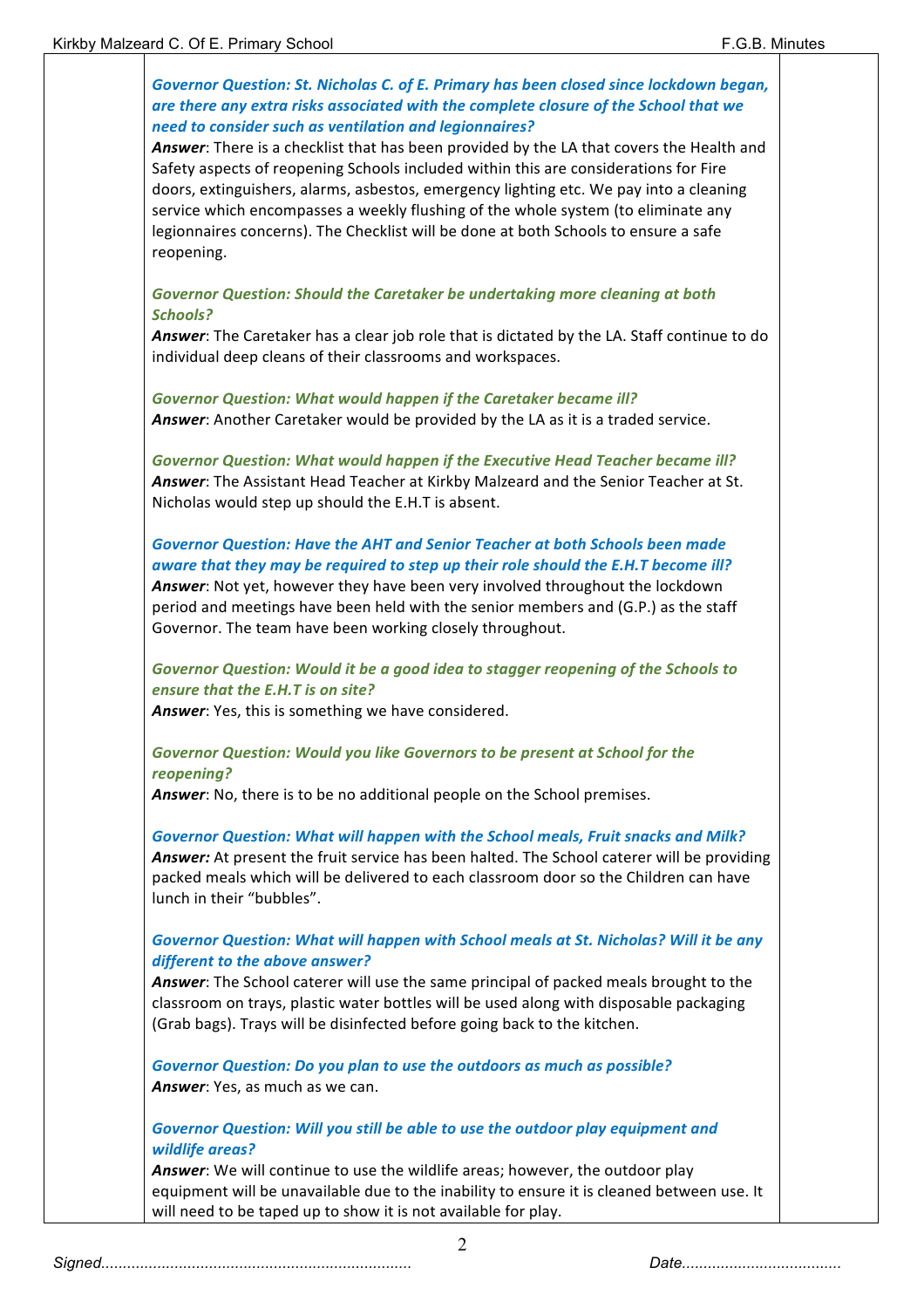|          | <b>Governor Question: Are there plans to review the Risk Assessments?</b><br>Answer: Yes, they will be reviewed weekly as part of the staff meeting.                                                                                                                                                                                                                                                                           |  |
|----------|--------------------------------------------------------------------------------------------------------------------------------------------------------------------------------------------------------------------------------------------------------------------------------------------------------------------------------------------------------------------------------------------------------------------------------|--|
|          | Governor Question: Have you implemented a one-way system into and out of School?<br>Answer: Each class has their own entrance to take into consideration social distancing<br>requirements.                                                                                                                                                                                                                                    |  |
|          | <b>Governor Question: Do you have enough PPE, hand sanitizers and First Aid Kits?</b><br>Answer: Face masks have been difficult to source, there are currently around 20 in each<br>School. There are 5 PPE in each School. We have calculated that we will need around 100<br>disposable aprons each week, currently we only have a supply of 200 as the order has<br>been delayed. We are looking to source these elsewhere. |  |
|          | <b>Governor Question: Do staff fully know and understand their role upon reopening?</b><br>Answer: Yes, there is still additional work to do with the admin staff and this is<br>scheduled. Staff are ready to reopen.                                                                                                                                                                                                         |  |
|          | <b>Governor Question: Do you have a "Last cleaned" rota?</b><br>Answer: Yes, we have one with date, time and who it was actioned by.                                                                                                                                                                                                                                                                                           |  |
|          | Governor Question: Do you think the Children will have their uniforms washed every<br>day?<br>Answer: We can't check this; we can only advise.                                                                                                                                                                                                                                                                                 |  |
|          | Governor Question: Can you take the pressure off parents and offer a none uniform<br>option?                                                                                                                                                                                                                                                                                                                                   |  |
|          | Answer: A uniform helps to create a mindset that is ready for School and learning,<br>differentiating between School time and home. We need to trust that parents will help<br>us in our processes for a safer opening of School.                                                                                                                                                                                              |  |
|          | Governor Question: Could it be misconstrued if a Governor or Staff member chooses to<br>not send their Child back to School?                                                                                                                                                                                                                                                                                                   |  |
|          | Answer: Sending a Child back to School is an individual decision for each family. There<br>are many reasons behind why or why not a child may return to School.                                                                                                                                                                                                                                                                |  |
|          | Governor Comment: The Risk Assessments appear to be very thorough and Governors<br>have full confidence in the staff. Well done to all.                                                                                                                                                                                                                                                                                        |  |
|          | Resolved: Governors agreed UNANIMOUSLY to the Risk Assessments put together for<br>the reopening of both Schools. It was agreed that any small changes to the Risk<br>Assessments can be made by the E.H.T. Major changes will require FGB approval.                                                                                                                                                                           |  |
|          | Two Governor questions are covered under Confidential Minute GB 88/19                                                                                                                                                                                                                                                                                                                                                          |  |
| GB 89/19 | Updates and discussion around staff concerns/anxiety about safety during this time<br>and current guidance<br>Recorded under Confidential Minute GB 89/19                                                                                                                                                                                                                                                                      |  |
| GB 90/19 | Updates and discussion around supporting the Headteacher during this time -                                                                                                                                                                                                                                                                                                                                                    |  |
|          | communication with governors and parents/carers                                                                                                                                                                                                                                                                                                                                                                                |  |
|          | Governors are understanding of the additional pressures facing staff and the E.H.T. at                                                                                                                                                                                                                                                                                                                                         |  |
|          | this time of uncertainty. It was agreed by the GB that in order to relieve some of the                                                                                                                                                                                                                                                                                                                                         |  |
|          | additional workload, additional support would be provided by the GB. This includes<br>weekly phone contact with the Chair, all emails from the FGB are to be sent via the                                                                                                                                                                                                                                                      |  |
|          | Chair, the FGB will continue to focus on monitoring priorities and all letters and                                                                                                                                                                                                                                                                                                                                             |  |
|          | correspondence regarding the reopening of Schools and the current situation would be                                                                                                                                                                                                                                                                                                                                           |  |
|          | addressed to the E.H.T. and the Chair for consideration and response.                                                                                                                                                                                                                                                                                                                                                          |  |

3